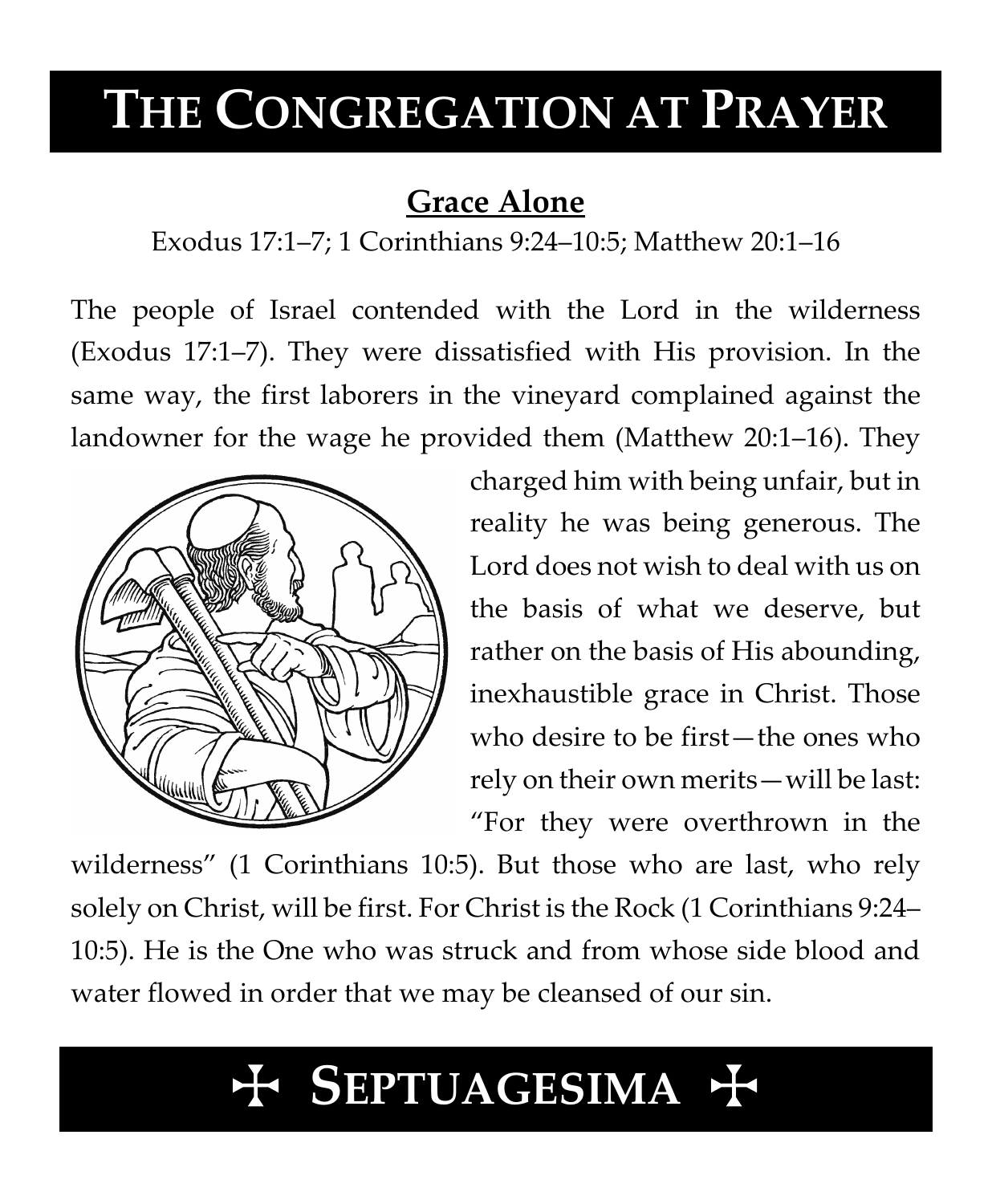#### **INVOCATION** (*make the sign of the holy cross and say*)

In the Name of the Father and of the  $\pm$  Son and of the Holy Spirit.

### **THE APOSTLES CREED**

I believe in God the Father Almighty, Maker of Heaven and earth. And in Jesus Christ, His only Son, our Lord, who was conceived by the Holy Spirit, born of the Virgin Mary, suffered under Pontius Pilate, was crucified, died, and was buried. He descended into hell. The third day He rose again from the dead. He ascended into Heaven and is seated at the right hand of God the Father Almighty. From thence He will come to judge the living and the dead. I believe in the Holy Spirit, the Holy Christian Church, the communion of saints, the forgiveness of sins, the resurrection of the body, and the  $\pm$  life everlasting.

**PSALMODY** *(sing or read out loud each day)*

Psalm 95

## **LEARN BY HEART LUTHER'S SMALL CATECHISM**: The Creed

*The First Article—Creation*

**I believe in God, the Father Almighty, Maker of Heaven and earth.**

#### *What does this mean? (part 1)*

**I believe that God has made me and all creatures; that He has given me my body and soul, eyes, ears, and all my members, my reason and all my senses, and still takes care of them. He also gives me clothing and shoes, food and drink, house and home, wife and children, land, animals, and all I have. He richly and daily provides me with all that I need to support this body and life.**

| Sunday:    | Psalm 78 | Exodus 23:10-33    | Nehemiah 4                          | Romans 14            |  |
|------------|----------|--------------------|-------------------------------------|----------------------|--|
| Monday:    | Psalm 79 | Exodus 24          | Nehemiah 5                          | Romans 15:1-13       |  |
| Tuesday:   | Psalm 80 | Exodus 25          | Nehemiah 6                          | Romans 15:14-33      |  |
| Wednesday: | Psalm 81 | Exodus 26          | Nehemiah 7                          | Romans 16            |  |
| Thursday:  | Psalm 82 | Exodus 27:1-19     | Nehemiah 8                          | 1 Corinthians 1:1-17 |  |
| Friday:    | Psalm 83 | Exodus 27:20-28:43 | 1 Corinthians 1:18-31<br>Nehemiah 9 |                      |  |
| Saturday:  | Psalm 84 | Exodus 29          | Nehemiah 10                         | 1 Corinthians 2      |  |

### **DAILY READINGS**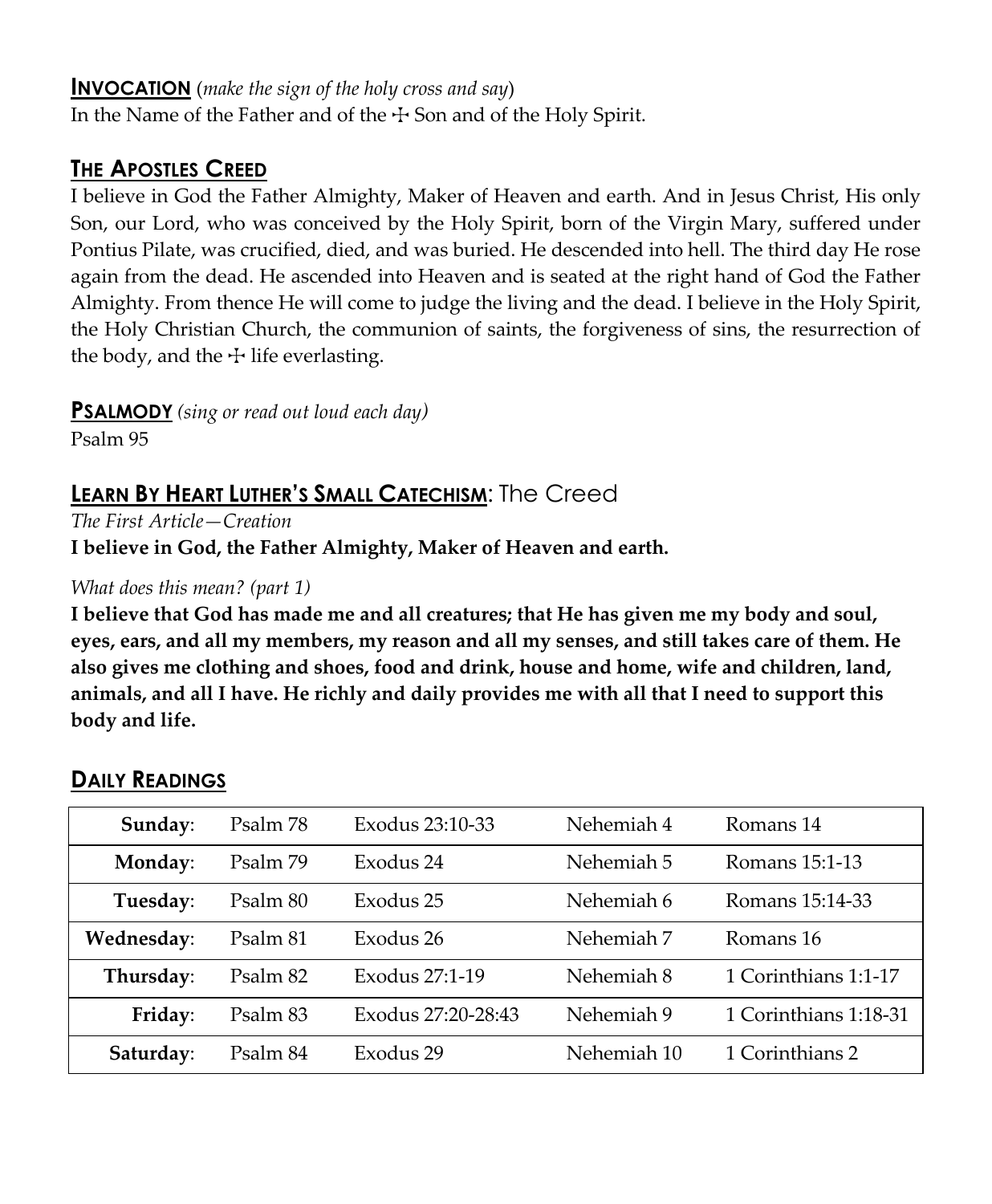#### **PRAYERS**

*The following suggestions are offered as an aid in developing the habit of praying for ourselves and others each week:*

**Sunday**: For the joy of the resurrection among us; for the fruit of faith nourished by Word and Sacrament.

**Monday**: For faith to live in the promise of Holy Baptism; for one's calling and daily work; for the unemployed; for the salvation and well-being of our neighbors; for schools, colleges, and seminaries; for good government and for peace.

**Tuesday**: For deliverance against temptation and evil; for the addicted and despairing, the tortured and oppressed; for those struggling with sin.

**Wednesday**: For marriage and family, that husbands and wives, parents and children live in ordered harmony according to God's Word; for parents who must raise children alone; for our communities and neighborhoods.

**Thursday**: For the Church and her pastors; for deacons, teachers, and other church workers; for missionaries and for all who serve the Church; for fruitful and salutary use of the blessed Sacrament of Christ's body and blood.

**Friday**: For faithful preaching of the holy cross of our Lord Jesus Christ; for the spread of His knowledge throughout the whole world; for the persecuted and oppressed; for the sick and dying.

**Saturday**: For faithfulness to the end; for the renewal of those who are withering in the faith or have fallen away; for receptive hearts and minds to God's Word on the Lord's Day; for pastors as they prepare to administer and for people as they prepare to receive Christ's holy gifts.

O Lord, graciously hear the prayers of Your people, that we who justly suffer the consequence of our sin may be mercifully delivered by Your goodness to the glory of Your Name; through Jesus Christ, Your Son, our Lord, who lives and reigns with You and the Holy Spirit, one God, now and forever.

O Lord, look down from Heaven. Behold, visit, and relieve Your servants who stand in need of our prayers: **[insert the names of family members, friends, church members, government officials, those in need, etc.]** Look upon them with the eyes of Your mercy. Grant them comfort and sure confidence in You. Defend them from all danger, and keep them in perpetual peace and safety, through Jesus Christ, our Lord.